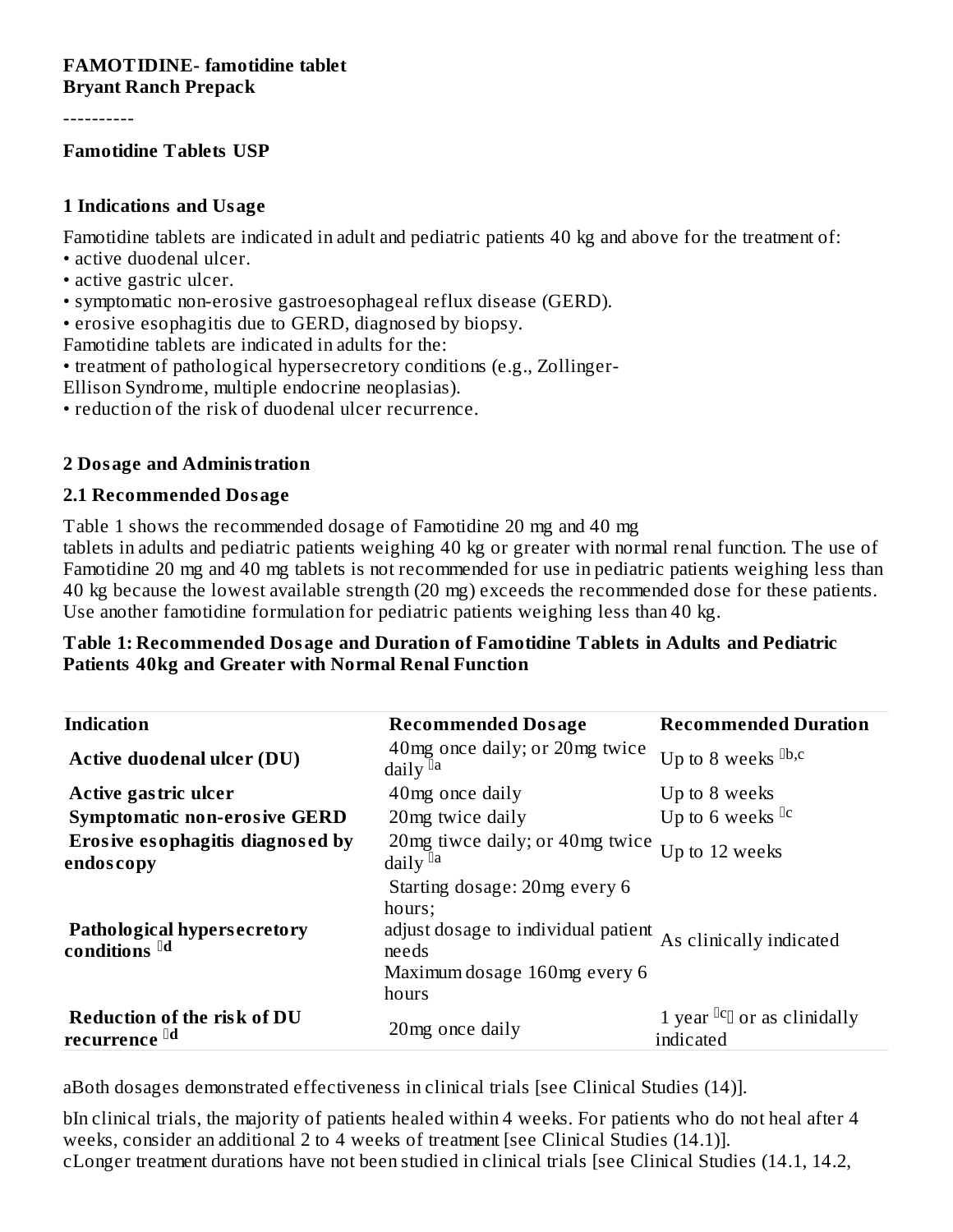### 14.3)].

dIn pediatric patients, the safety and effectiveness of Famotidine have not been established for the reduction of the risk of duodenal ulcer recurrence or for treatment of pathological hypersecretory conditions [see Use in Specific Populations (8.4)].

### **2.2 Dosage in Renal Impairment**

Dosage adjustments of Famotidine are recommended for patients with moderate to severe renal impairment (creatinine clearance less than 60 mL/min) [see Use in Specific Populations (8.6)]. Table 2 shows the recommended maximum dosage of Famotidine 20 mg or 40 mg tablets for patients with renal impairment, by indication. Use the lowest effective dose. Some dosage adjustments may require switching to other formulations of famotidine (e.g., oral suspension, lower dose tablet).

| Table 2: Recommended Maximum Dosage of Famotidine Tablets in Adults and Pediatric Patients |
|--------------------------------------------------------------------------------------------|
| 40 kg and Greater with Moderate and Severe Renal Impairment                                |

| <b>Indication</b>                                           | <b>Creatinine clearence</b><br>30 to 60mL/minute    | <b>Creatinine clearence</b><br>less than 30 mL/minute |
|-------------------------------------------------------------|-----------------------------------------------------|-------------------------------------------------------|
| Active duodenal ulcer (DU)                                  | 20mg once daily; or<br>40mg every other day         | 20 mg every other day $a$                             |
| Active gastric ulcer                                        | 20mg once daily; or<br>40mg every other day         | 20mg every other day $\mathbb{I}^{\text{a}}$          |
| Symptomatic non-erosive GERD                                | 20mg once daily                                     | 20mg every other day $a$                              |
| Erosive esophagitis diagnosed by<br>endoscopy <sup>la</sup> | 20mg once daily; or<br>40mg every other day $^{1b}$ | 20 mg every other day $[a,b]$                         |
| Pathological hypersecretory conditions la                   | Avoid use <sup>[d]</sup>                            |                                                       |
| Reduction of the risk of DU recurrence <sup>Dc</sup>        | 20 mg every other day $\mathbb{I}^{\text{a}}$       | (see footnote) $[Fe]$                                 |

An alternate dosage regimen is 10 mg once daily. Since 20 mg or 40 mg tablet strength cannot be used for this dosage regimen, use an alternate famotidine formulation.

b Dosage adjustments for renal impairment are provided for both dosing regimens (20 mg twice daily and 40 mg twice daily) which showed effectiveness for the treatment of erosive esophagitis in clinical trials [see Clinical Studies (14.4)].

c In pediatric patients, the safety and effectiveness of Famotidine have not been established for the reduction of the risk of duodenal ulcer recurrence or for treatment of pathological hypersecretory conditions [see Use in Specific Populations (8.4)].

d Doses required to treat pathological hypersecretory conditions may exceed the maximum doses evaluated in patients with impaired renal function. The risk for increased adverse reactions in renallyimpaired patients treated with Famotidine for pathological hypersecretory conditions is unknown. eRecommended dosage regimen is 10 mg every other day. Since 20 mg or 40 mg tablet strength cannot be used for this dosage regimen, use an alternative famotidine formulation.

2.3 Administration Instructions

• Take Famotidine once daily before bedtime or twice daily in the morning and before bedtime, as recommended.

- Famotidine tablets may be taken with or without food [see Clinical Pharmacology (12.3)].
- Famotidine tablets may be given with antacids.

## **3 Dosage Forms and Strengths**

• 20 mg tablets: A white, round, film-coated tablet engraved with CTI 121 on one side.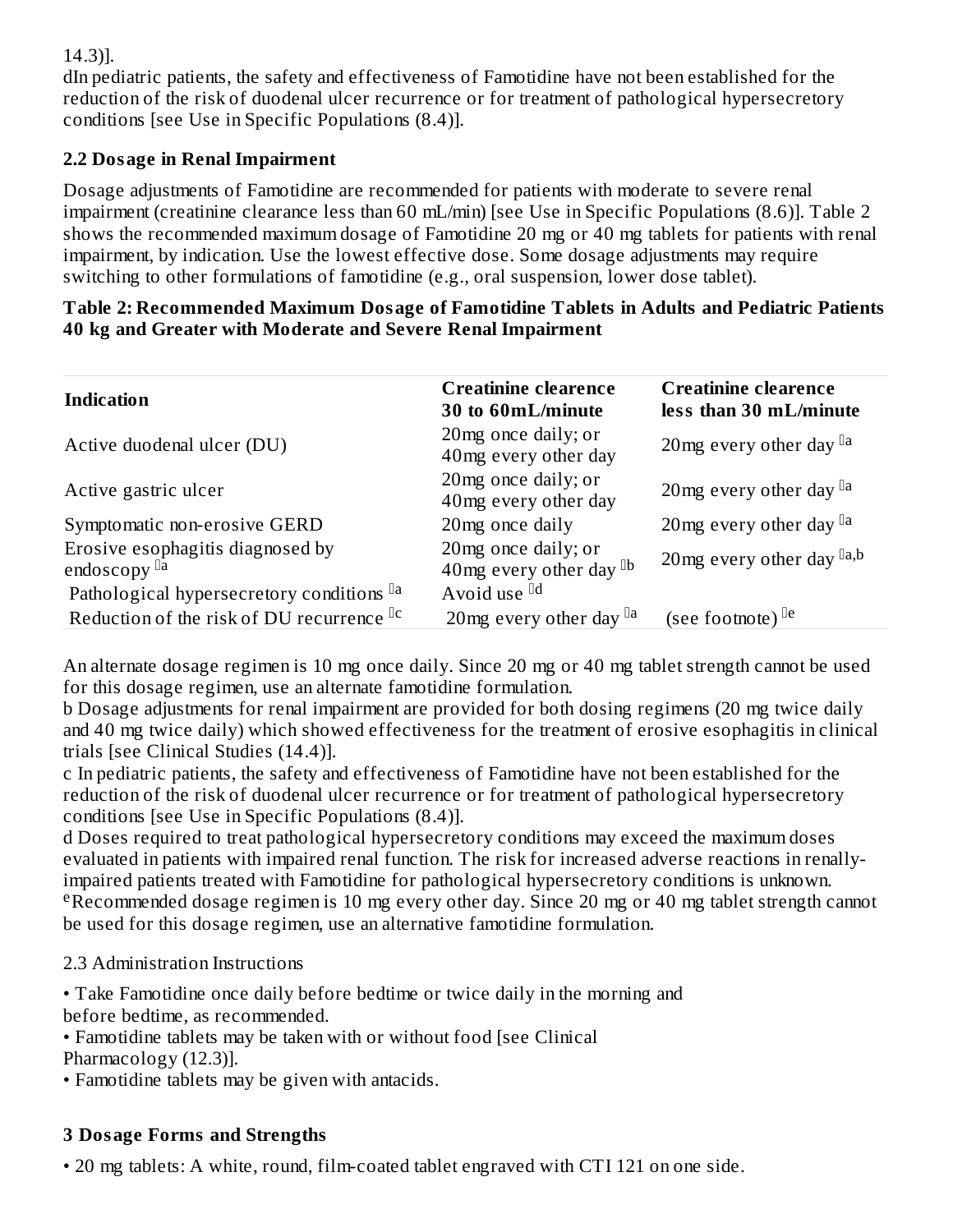• 40 mg tablets: A white, round, film-coated tablet engraved with CTI 122 on one side.

### **4 Contraindications**

Famotidine tablets are contraindicated in patients with a history of serious hypersensitivity reactions (e.g., anaphylaxis) to famotidine or other H2 receptor antagonists.

### **5 Warnings and Precautions**

### **5.1 Central Nervous System Advers e Reactions**

Central nervous system (CNS) adverse reactions, including confusion, delirium, hallucinations, disorientation, agitation, seizures, and lethargy, have been reported in elderly patients and patients with moderate and severe renal impairment treated with Famotidine. Since famotidine blood levels are higher in patients with renal impairment than in patients with normal renal function, dosage adjustments are recommended in patients with renal impairment [see Dosage and Administration (2.2), Clinical Pharmacology (12.3)].

### **5.2 Concurrent Gastric Malignancy**

In adults, symptomatic response to therapy with Famotidine does not preclude the presence of gastric malignancy. Consider evaluation for gastric malignancy in adult patients who have a suboptimal response or an early symptomatic relapse after completing treatment with Famotidine.

### **6 Advers e Reactions**

### **6.1 Clinical Trial Experience**

Because clinical trials are conducted under widely varying conditions, adverse reaction rates observed in the clinical trials of a drug cannot be directly compared to rates in the clinical trials of another drug and may not reflect the rates observed in practice.

Famotidine was studied in 7 US and international placebo- and-active-controlled trials in approximately 2500 patients [see Clinical Studies (14)]. A total of 1442 patients were treated with Famotidine,

including 302 treated with 40 mg twice daily, 456 treated with 20 mg twice daily, 461 treated with 40 mg once daily, and 396 treated with 20 mg once daily. The population was 17-91 years old, fairly well distributed between gender and race, however the predominant race treated was Caucasian.

The following adverse reactions occurred in greater than or equal to 1% of Famotidine-treated patients: headache, dizziness and constipation.

The following other adverse reactions were reported in less than 1% of patients in clinical trials:

Body as a Whole: fever, asthenia, fatigue

Cardiovascular: palpitations

Gastrointestinal: elevated liver enzymes, vomiting, nausea, abdominal discomfort, anorexia, dry mouth Hematologic: thrombocytopenia

Hypersensitivity: orbital edema, rash, conjunctival injection, bronchospasm

Musculoskeletal: musculoskeletal pain, arthralgia

Nervous System/Psychiatric: seizure, hallucinations, depression, anxiety, decreased libido, insomnia, somnolence

Skin: pruritus, dry skin, flushing

Special Senses: tinnitus, taste disorder

Other: impotence

### **6.2 Postmarketing Experience**

The following adverse reactions have been reported during post-approval use of famotidine. Because these reactions are reported voluntarily from a population of uncertain size, it is not always possible to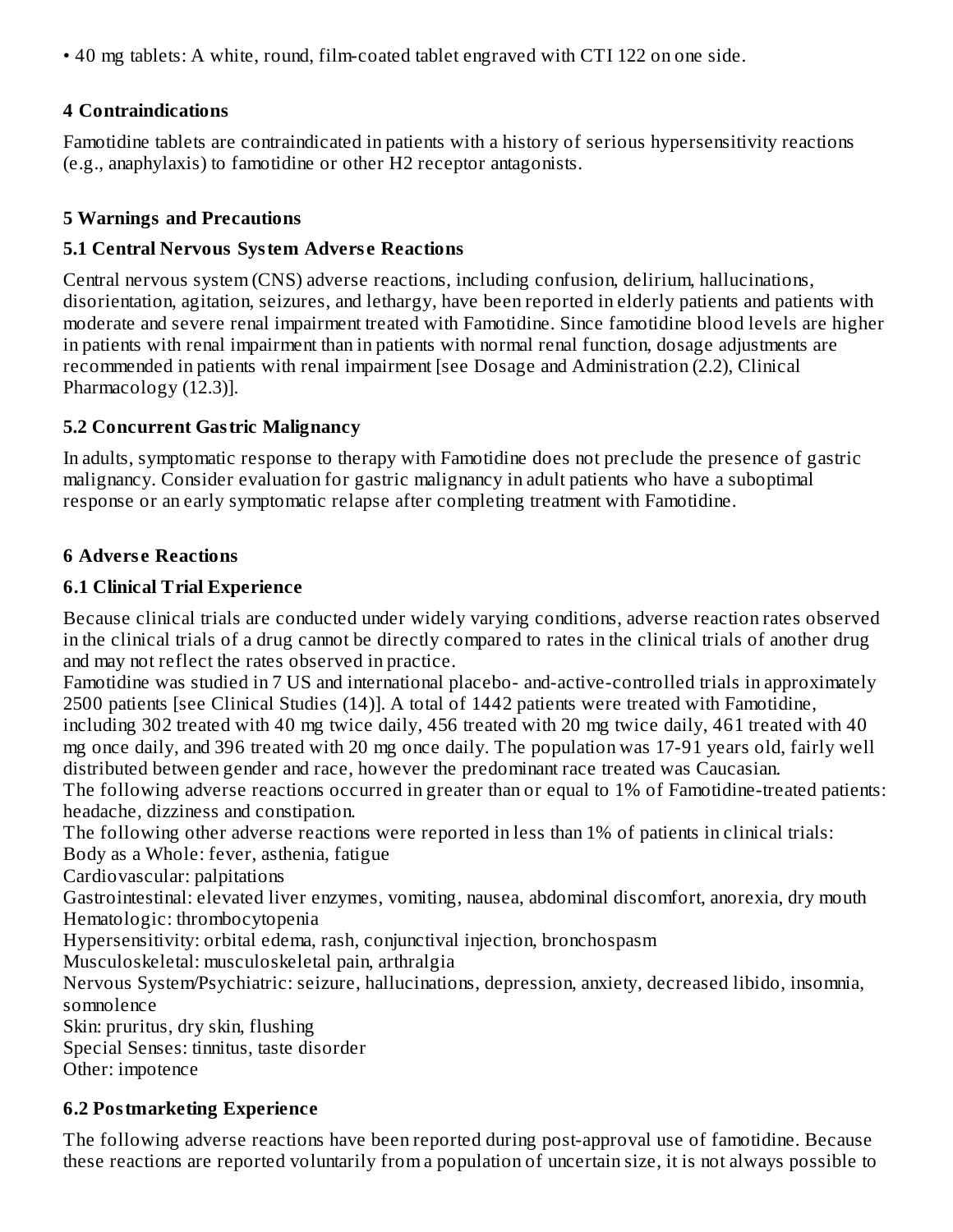estimate their frequency or establish a causal relationship to drug exposure. Cardiovascular: arrhythmia, AV block, prolonged QT interval Gastrointestinal: cholestatic jaundice, hepatitis Hematologic: agranulocytosis, pancytopenia, leukopenia Hypersensitivity: anaphylaxis, angioedema, facial edema, urticaria Musculoskeletal: rhabdomyolysis, muscle cramps Nervous System/Psychiatric: confusion, agitation, paresthesia Respiratory: interstitial pneumonia Skin: toxic epidermal necrolysis/Stevens-Johnson syndrome

### **7 Drug Interactions**

### **7.1 Drugs Dependent on Gastric pH for Absorption**

Famotidine can reduce the absorption of other drugs, due to its effect on reducing intragastric acidity, leading to loss of efficacy of the concomitant drug.

Concomitant administration of Famotidine with dasatinib, delavirdine mesylate, cefditoren, and fosamprenavir is not recommended.

See the prescribing information for other drugs dependent on gastric pH for absorption for administration instructions, including atazanavir, erlotinib, ketoconazole, itraconazole, ledipasvir/sofosbuvir, nilotinib, and rilpivirine.

### **7.2 Tizanidine (CYP1A2 Substrate)**

Although not studied clinically, famotidine is considered a weak CYP1A2 inhibitor and may lead to substantial increases in blood concentrations of tizanidine, a CYP1A2 substrate. Avoid concomitant use with Famotidine. If concomitant use is necessary, monitor for hypotension, bradycardia or excessive drowsiness. Refer to the full prescribing information for tizanidine.

#### **8 Us e in Specific Populations**

### **8.1 Pregnancy**

#### Risk Summary

Available data with H2-receptor antagonists, including famotidine, in pregnant women are insufficient to establish a drug associated risk of major birth defects, miscarriage or adverse maternal or fetal outcomes. In animal reproduction studies, no adverse development effects were observed with oral administration of famotidine at doses up to approximately 243 and 122 times, respectively, the recommended human dose of 80 mg per day for the treatment of erosive esophagitis (see Data). The estimated background risk for major birth defects and miscarriage for the indicated population is unknown. All pregnancies have a background risk of birth defect, loss, or other adverse outcomes. In the U.S. general population, the background risk of major birth defects and miscarriage in clinically recognized pregnancies is 2 to 4% and 15 to 20%, respectively.

#### **Data**

#### *Animal Data*

Reproductive studies have been performed in rats and rabbits at oral doses of up to 2000 and 500 mg/kg/day, respectively, and in both species at intravenous doses of up to 200 mg/kg/day, and have revealed no significant evidence of impaired fertility or harm to the fetus due to Famotidine. While no direct fetotoxic effects have been observed, sporadic abortions occurring only in mothers displaying marked decreased food intake were seen in some rabbits at oral doses of 200 mg/kg/day (about 49 times the recommended human dose of 80 mg per day, based on body surface area) or higher.

#### **8.2 Lactation**

Risk Summary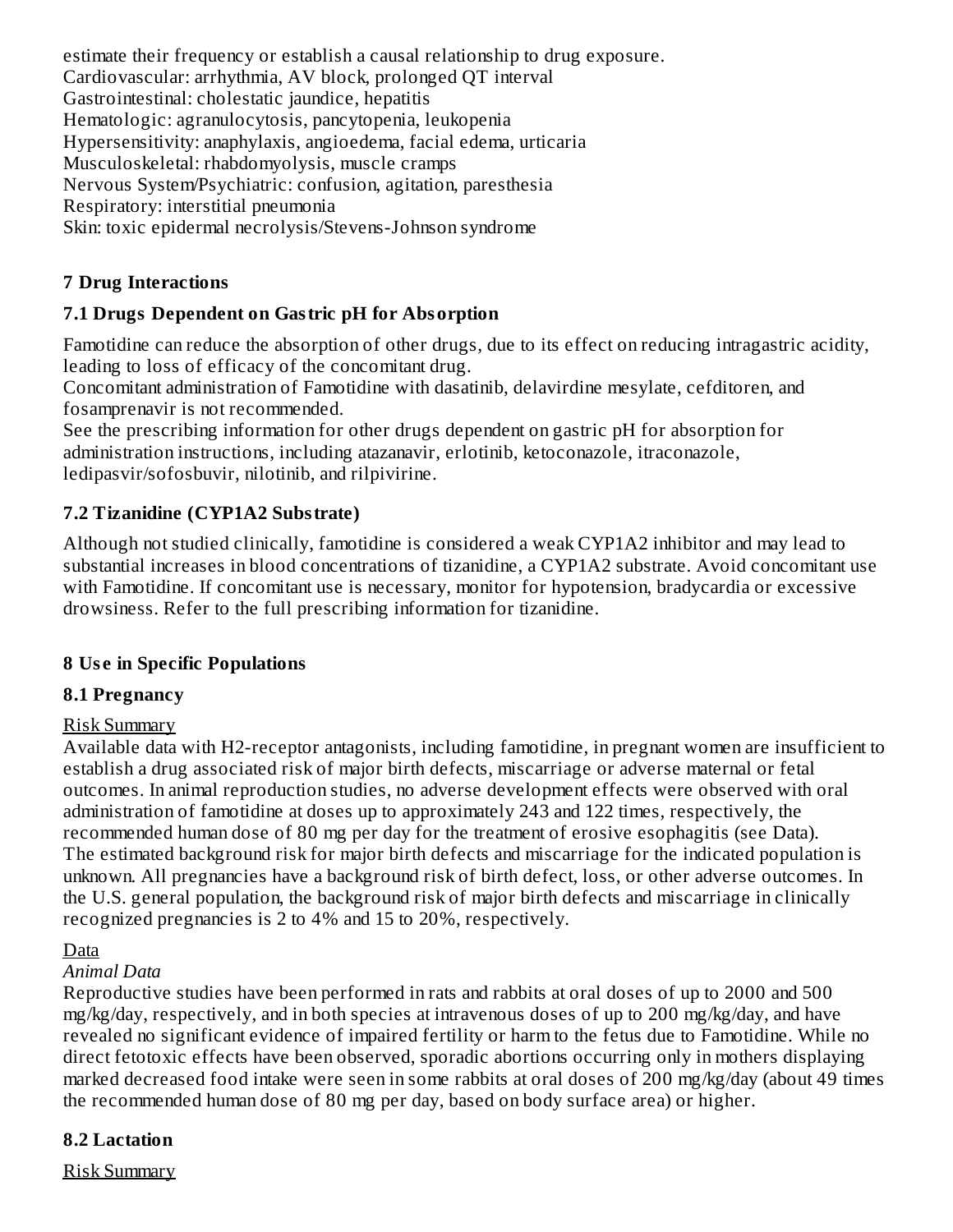There are limited data available on the presence of famotidine in human breast milk. There were no effects on the breastfed infant. There are no data on famotidine effects on milk production. Famotidine is present in the milk of lactating rats (see Data).

The developmental and health benefits of breastfeeding should be considered along with the mother's clinical need for famotidine and any potential adverse effects on the breastfed child from Famotidine or from the underlying maternal condition.

#### Data

#### *Animal Data*

Transient growth depression was observed in young rats suckling from mothers treated with maternotoxic doses of famotidine at least 600 times the usual human dose.

#### 8.4 Pediatric Use

The safety and effectiveness of Famotidine have been established in pediatric patients for the treatment of peptic ulcer disease (i.e., duodenal ulcer, gastric ulcer) and GERD (i.e., symptomatic non-erosive GERD, erosive esophagitis as diagnosed by endoscopy). The use of Famotidine and the recommended dosage of Famotidine in these pediatric patients is supported by evidence from adequate and wellcontrolled studies of Famotidine in adults and published pharmacokinetic and pharmacodynamic data in pediatric patients [see Dosage and Administration (2.1), Clinical Pharmacology (12.2, 12.3)]. In pediatric patients, the safety and effectiveness for the treatment of pathological hypersecretory conditions and reduction of risk of duodenal ulcer recurrence have not been established.

Famotidine 20 and 40 mg tablets are not recommended for use in pediatric patients weighing less than 40 kg because these tablet strengths exceed the recommended dose for these patients [see Dosage and Administration (2.1)]. For pediatric patients weighing less than 40 kg, consider another famotidine formulation (e.g., oral suspension, lower dose tablet).

#### *8.5 Geriatric Use*

Of the 1442 Famotidine-treated patients in clinical studies, approximately 10% were 65 and older. In these studies, no overall differences in safety or effectiveness were observed between elderly and younger patients. In postmarketing experience, CNS adverse reactions have been reported in elderly patients with and without renal impairment receiving Famotidine [see Warnings and Precautions (5.1)]. Famotidine is known to be substantially excreted by the kidney, and the risk of adverse reactions to Famotidine may be greater in elderly patients, particularly those with impaired renal function [see Use in Specific Populations (8.6)].

In general, use the lowest effective dose of Famotidine for an elderly patient and monitor renal function [see Dosage and Administration (2.2)].

#### **8.6 Renal Impairment**

CNS adverse reactions and prolonged QT intervals have been reported in patients with moderate and severe renal impairment [see Warnings and Precautions (5.1)]. The clearance of famotidine is reduced in adults with moderate and severe renal impairment compared to adults with normal renal function [see Clinical Pharmacology (12.3)]. No dosage adjustment is needed in patients with mild renal impairment (creatinine clearance greater than or equal to 60 mL/minute). Dosage reduction is recommended in adult and pediatric patients greater than or equal to 40 kg with moderate or severe renal impairment (creatinine clearance less than 60 mL/minute) [see Dosage and Administration (2.2)].

#### **10 Overdosage**

The types of adverse reactions in overdosage of Famotidine are similar to the adverse reactions encountered with use of recommended dosages [see Adverse Reactions (6.1)]. In the event of overdosage, treatment should be symptomatic and supportive. Unabsorbed material should be removed from the gastrointestinal tract, the patient should be monitored, and supportive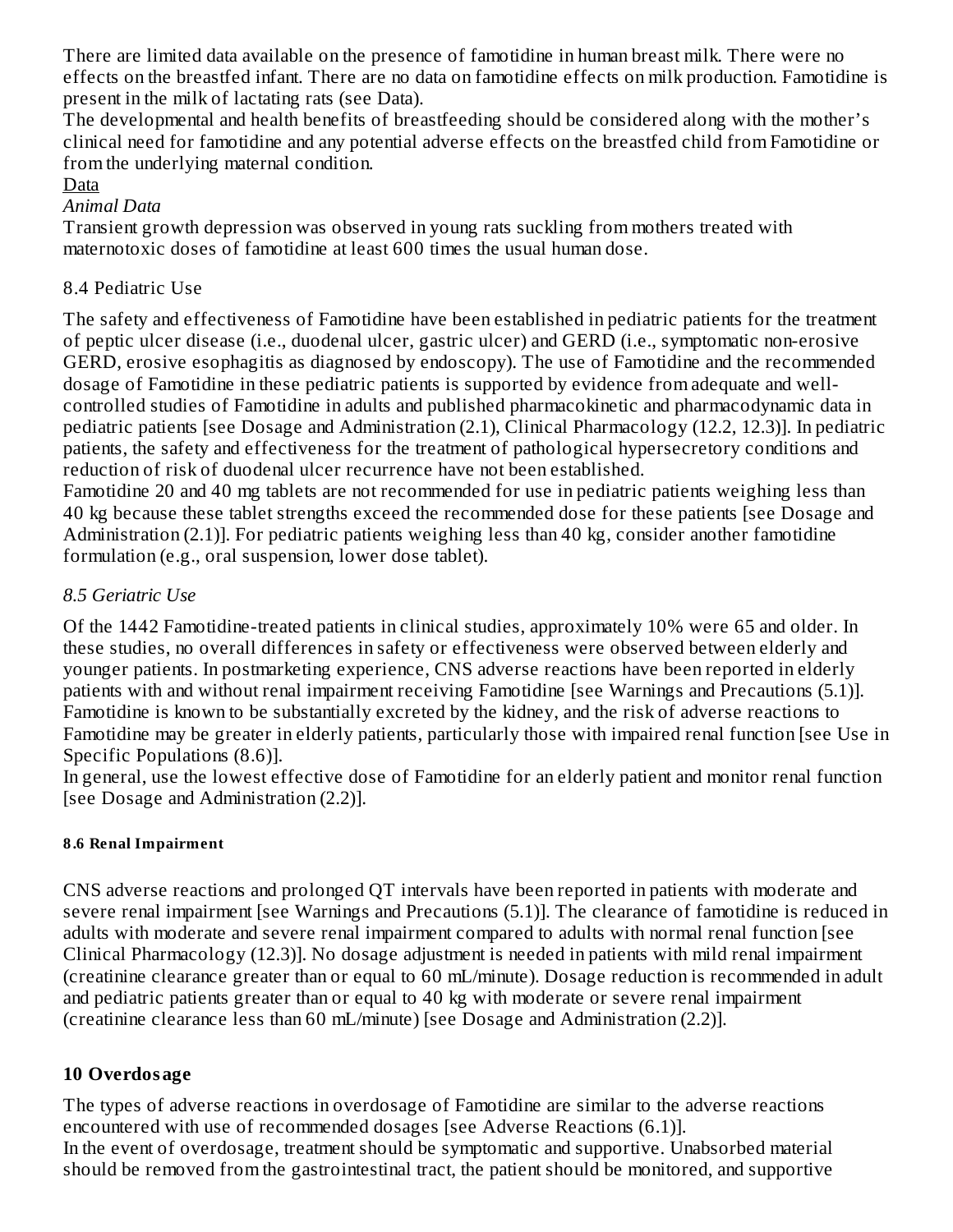therapy should be employed.

Due to low binding to plasma proteins, famotidine is eliminated by hemodialysis. There is limited experience on the usefulness of hemodialysis as a treatment for Famotidine overdosage.

# **11 Des cription**

The active ingredient in Famotidine tablets is a histamine-2 (H2) receptor antagonist. Famotidine is N'- (aminosulfonyl)-3-[[[2-[(diaminomethylene)amino]-4-thiazolyl]methyl]thio]propanimidamide. The empirical formula of famotidine is C8H15N7O2S3 and its molecular weight is 337.43. Its structural formula is:



Each Famotidine tablet for oral administration contains either 20 mg or 40 mg of famotidine and the following inactive ingredients: hypromellose, microcrystalline cellulose, magnesium stearate, modified corn starch, polydextrose, polyethylene glycol, talc, sodium starch glycolate, titanium dioxide and triacetin.

Famotidine is a white to pale yellow crystalline compound that is freely soluble in glacial acetic acid, slightly soluble in methanol, very slightly soluble in water, and practically insoluble in ethanol.

### **12 Clinical Pharmacology**

### **12.1 Mechanism of Action**

Famotidine is a competitive inhibitor of histamine-2 (H2) receptors. The primary clinically important pharmacologic activity of famotidine is inhibition of gastric secretion. Both the acid concentration and volume of gastric secretion are suppressed by famotidine, while changes in pepsin secretion are proportional to volume output.

### **12.2 Pharmacodynamics**

### Adults

Famotidine inhibited both basal and nocturnal gastric secretion, as well as secretion stimulated by food and pentagastrin. After oral administration of Famotidine, the onset of the antisecretory effect occurred within one hour; the maximum effect was dose-dependent, occurring within one to three hours. Duration of inhibition of secretion by doses of 20 mg and 40 mg was 10 to 12 hours.

Single evening oral doses of 20 mg and 40 mg inhibited basal and nocturnal acid secretion in all subjects; mean nocturnal gastric acid secretion was inhibited by 86% and 94%, respectively, for a period of at least 10 hours. The same doses given in the morning suppressed food-stimulated acid secretion in all subjects. The mean suppression was 76% and 84%, respectively, 3 to 5 hours after administration, and 25% and 30%, respectively, 8 to 10 hours after administration. In some subjects who received the 20 mg dose, however, the antisecretory effect was dissipated within 6 to 8 hours. There was no cumulative effect with repeated doses. The nocturnal intragastric pH was raised by evening doses of 20 mg and 40 mg of Famotidine tablets to mean values of 5.0 and 6.4, respectively. When Famotidine was given after breakfast, the basal daytime interdigestive pH at 3 and 8 hours after 20 mg or 40 mg of Famotidine tablets was raised to about 5.

Famotidine tablets had little or no effect on fasting or postprandial serum gastrin levels. Gastric emptying and exocrine pancreatic function were not affected by Famotidine tablets.

In clinical pharmacology studies, systemic effects of Famotidine tablets in the CNS, cardiovascular, respiratory or endocrine systems were not noted. Also, no anti-androgenic effects were noted. Serum hormone levels, including prolactin, cortisol, thyroxine (T4), and testosterone, were not altered after treatment with Famotidine tablets.

Pediatric Patients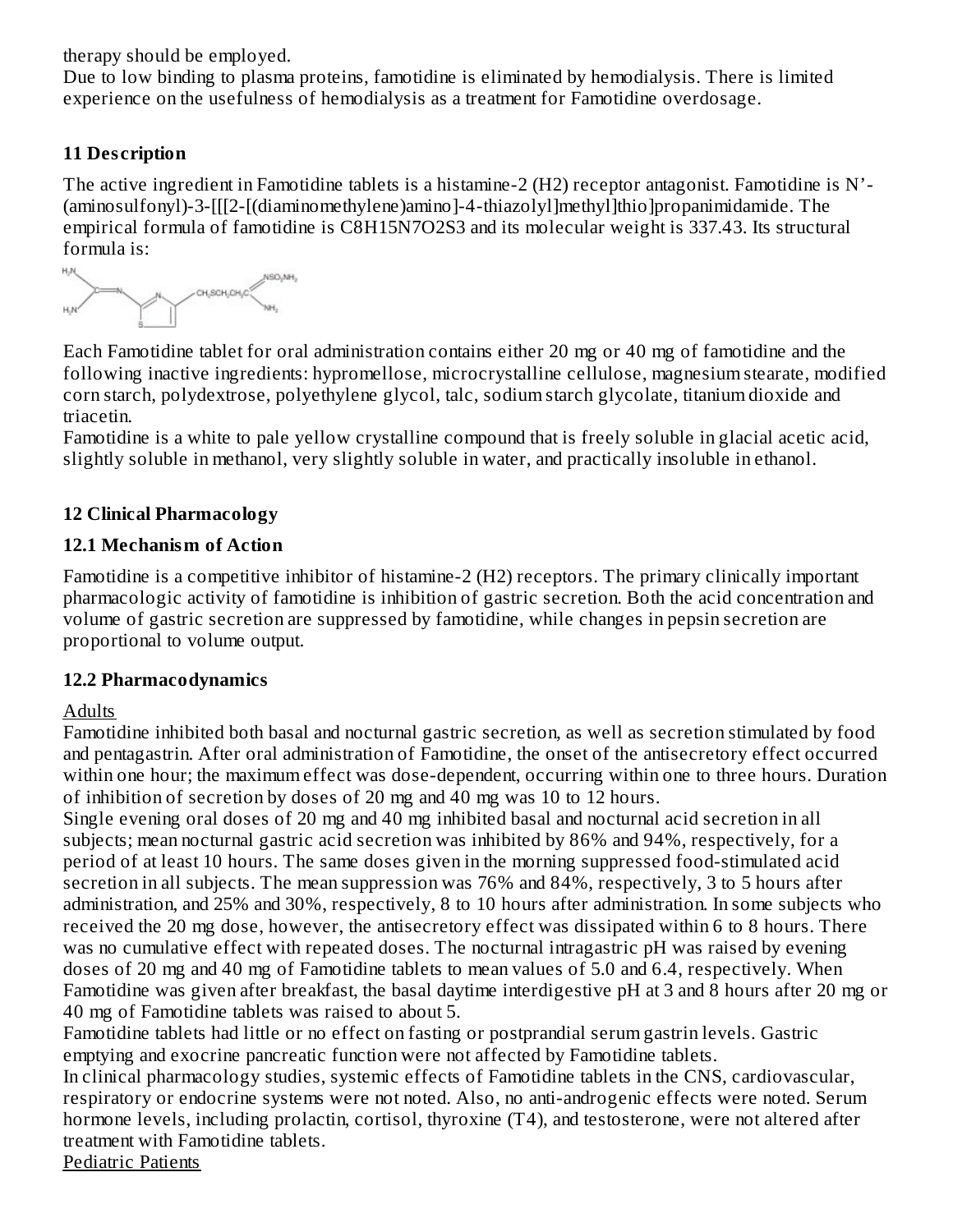Pharmacodynamics of famotidine, assessed by gastric pH, were evaluated in 5 pediatric patients 2 to 13 years of age using the sigmoid Emax model. These data suggest that the relationship between serum concentration of famotidine and gastric acid suppression is similar to that observed in adults (see Table 3).

#### **Table 3: Serum Concentrations of Famotidine Associated with Gastric Acid Reduction in Famotidine-Treated Pediatric and Adult Patients a**

|                                       | $EC50$ (ng/mL)a |
|---------------------------------------|-----------------|
| Pediatric Patients                    | $26 \pm 13$     |
| <b>Adults</b>                         |                 |
| Healthy adult subjects                | $26.5 \pm 10.3$ |
| Adult patients with upper GI bleeding | $18.7 \pm 10.8$ |

<sup>a</sup>Using the Sigmoid Emax model, serum concentrations of famotidine associated with 50% maximum gastric acid reduction are presented as means  $\pm$  SD.

In a study examining the effect of famotidine on gastric pH and duration of acid suppression in pediatric patients, four pediatric patients ages 11 to 15 years of age using the oral formulation at a dose of 0.5 mg/kg, maintained a gastric pH above 5 for  $13.5 \pm 1.8$  hours.

### 12.3 Pharmacokinetics

#### Absorption

Famotidine is incompletely absorbed. The bioavailability of oral doses is 40 to 45%. Bioavailability may be slightly increased by food, or slightly decreased by antacids; however, these effects are of no clinical consequence.

Peak famotidine plasma levels occur in 1 to 3 hours. Plasma levels after multiple dosages are similar to those after single doses.

#### Distribution

Fifteen to 20% of famotidine in plasma is protein bound.

#### Elimination

*Metabolism*

Famotidine undergoes minimal first-pass metabolism. Twenty-five to 30% of an oral dose was recovered in the urine as unchanged compound. The only metabolite identified in humans is the S-oxide. *Excretion*

Famotidine has an elimination half-life of 2.5-3.5 hours. Famotidine is eliminated by renal (65 to 70%) and metabolic (30 to 35%) routes. Renal clearance is 250 to 450 mL/minute, indicating some tubular excretion.

### Specific Populations

### *Pediatric Patients*

Bioavailability studies of 8 pediatric patients (11 to 15 years of age) showed a mean oral bioavailability of 0.5 compared to adult values of 0.42 to 0.49. Oral doses of 0.5 mg per kg achieved AUCs of 580  $\pm$ 60 ng•hr/mL in pediatric patients 11 to 15 years of age, compared to  $482 \pm 181$  ng•hr/mL in adults treated with 40 mg orally.

#### *Patients with Renal Impairment*

In adult patients with severe renal impairment (creatinine clearance less than 30 mL/minute), the systemic exposure (AUC) of famotidine increased at least 5-fold. In patients with moderate renal impairment (creatinine clearance between 30 to 60 mL/minute), the AUC of famotidine increased at least 2-fold [see Dosage and Administration (2.2), Use in Specific Populations (8.6)].

#### Drug Interaction Studies

Human Organic Anion Transporter (OAT) 1 and 3: In vitro studies indicate that famotidine is a substrate for OAT1 and OAT3. Following coadministration of probenecid (1500 mg), an inhibitor of OAT1 and OAT3, with a single oral 20 mg dose of famotidine in 8 healthy subjects, the serum AUC0-10h of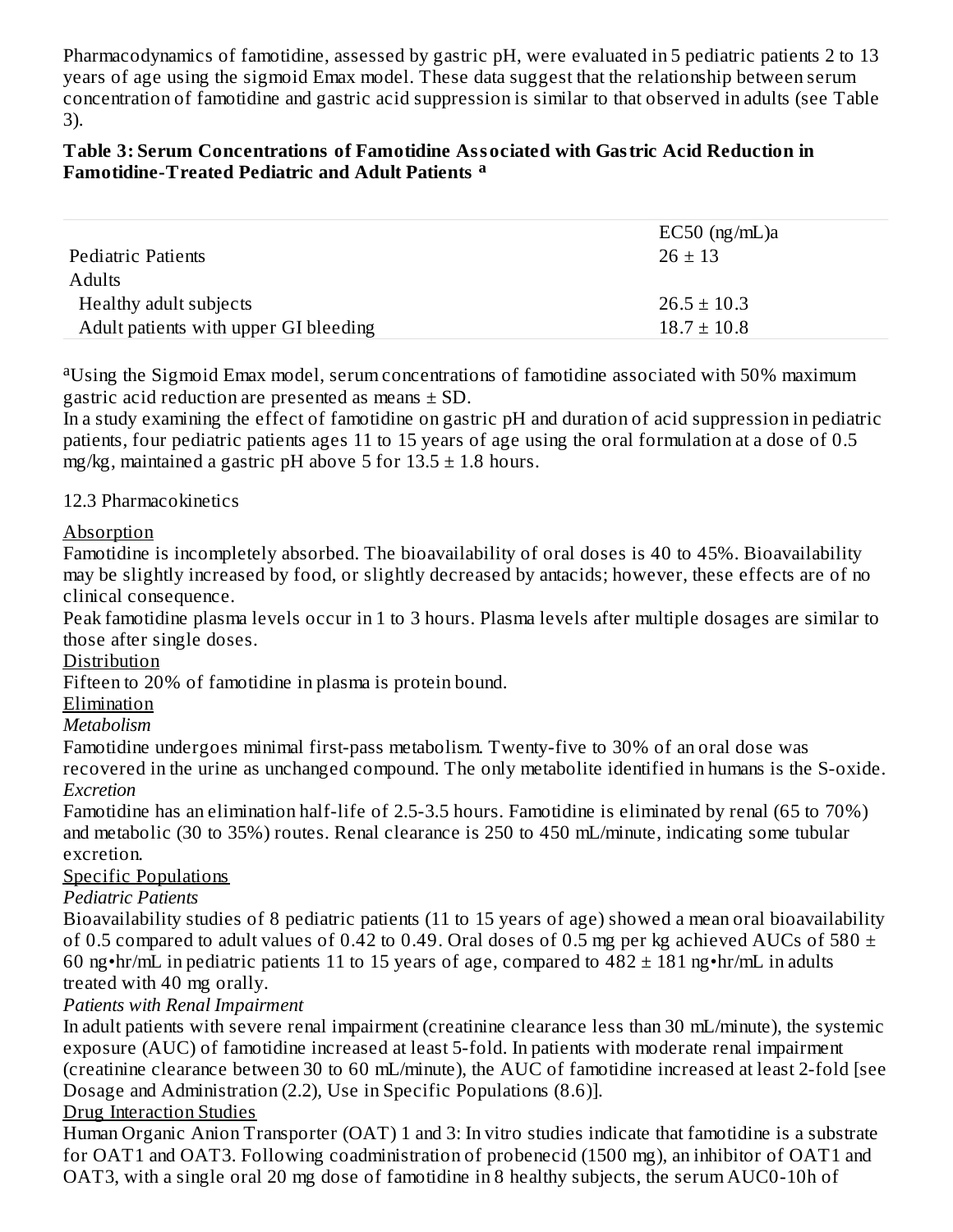famotidine increased from 424 to 768 ng•hr/mL and the maximum serum concentration (Cmax) increased from 73 to 113 ng/mL. Renal clearance, urinary excretion rate and amount of famotidine excreted unchanged in urine were decreased. The clinical relevance of this interaction is unknown. Multidrug and Toxin Extrusion Protein 1 (MATE-1): An in vitro study showed that famotidine is an inhibitor of MATE-1. However, no clinically significant interaction with metformin, a substrate for MATE-1, was observed.

CYP1A2: Famotidine is a weak CYP1A2 inhibitor.

### **13 Nonclinical Toxicology**

### **13.1 Carcinogenesis, Mutagenesis, Impairment of Fertility**

Carcinogenic potential of famotidine was assessed in a 106-week oral carcinogenicity study in rats and a 92-week oral carcinogenicity study in mice. In the 106-week study in rats and the 92-week study in mice at oral doses of up to 2000 mg/kg/day (approximately 243 and 122 times, respectively, based on body surface area, the recommended human dose of 80 mg per day for the treatment of erosive esophagitis), there was no evidence of carcinogenic potential for famotidine.

Famotidine was negative in the microbial mutagen test (Ames test) using Salmonella typhimurium and Escherichia coli with or without rat liver enzyme activation at concentrations up to 10,000 mcg/plate. In in vivo studies in mice, with a micronucleus test and a chromosomal aberration test, no evidence of a mutagenic effect was observed.

In studies with rats given oral doses of up to 2000 mg/kg/day (approximately 243 times, based on body surface area, the recommended human dose of 80 mg per day) fertility and reproductive performance were not affected.

### **14 Clinical Studies**

### **14.1 Active Duodenal Ulcer**

In a U.S. multicenter, double-blind trial in adult outpatients with endoscopically confirmed duodenal ulcer (DU), orally-administered Famotidine was compared to placebo. As shown in Table 4, 70% of patients treated with Famotidine 40 mg tablets at bedtime were healed by Week 4. Most patients DU healed within 4 weeks.

Patients not healed by Week 4 were continued in the trial. By Week 8, 83% of patients treated with Famotidine had healed DU, compared to 45% of patients treated with placebo. The incidence of DU healing with Famotidine was greater than with placebo at each time point based on proportion of endoscopically confirmed healed DUs. Trials have not assessed the safety of Famotidine in uncomplicated active DU for periods of more than 8 weeks.

#### **Table 4: Patients with Endos copically-Confirmed Healed Duodenal Ulcers**

|        | <b>Famotidine Tablets</b> | <b>Famotidine Tablets</b>  | Placebo             |
|--------|---------------------------|----------------------------|---------------------|
|        | 40 mg at bedtime $(N=89)$ | 20 mg twice daily $(N=84)$ | at bedtime $(N=97)$ |
| Week 2 | 32% $\Box$ la             | $38\%$ <sup>[a]</sup>      | 17%                 |
| Week 4 | 70%                       | 67% <sup>la</sup>          | 31%                 |

#### <sup>a</sup>p<0.001 vs. placebo

In this study, time to relief of daytime and nocturnal pain was shorter for patients receiving Famotidine than for patients receiving placebo; patients receiving Famotidine also took less antacid than patients receiving placebo.

#### **14.2 Active Gastric Ulcer**

In both a U.S. and an international multicenter, double-blind trials in patients with endoscopically-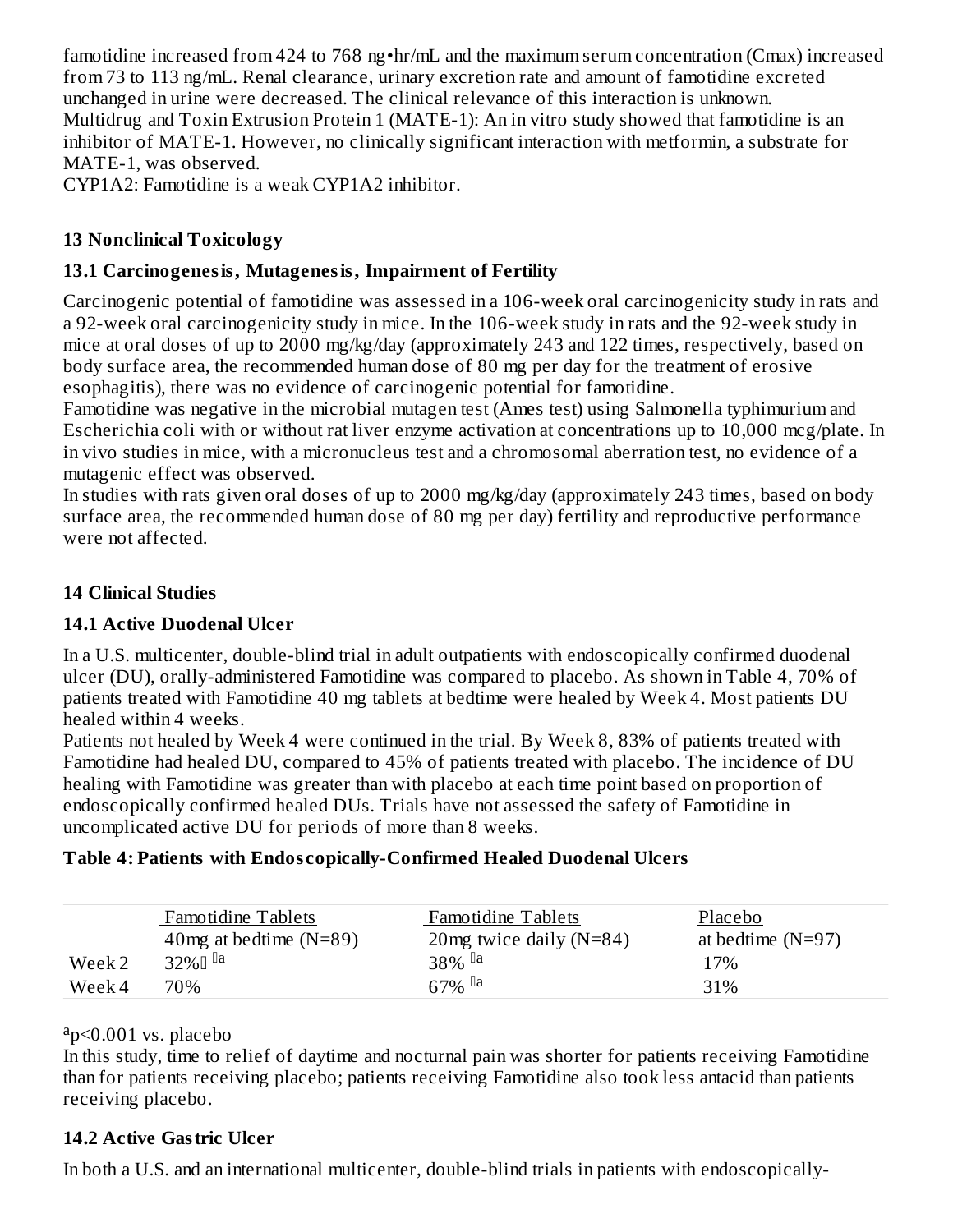confirmed active gastric ulcer (GU), orally-administered Famotidine 40 mg at bedtime was compared to placebo. Antacids were permitted during the trials, but consumption was not significantly different between the Famotidine and placebo groups.

As shown in Table 5, the incidence of GU healing confirmed by endoscopy (dropouts counted as unhealed) with Famotidine was greater than placebo at Weeks 6 and 8 in the U.S. trial, and at Weeks 4, 6 and 8 in the international trial. In these trials, most Famotidine-treated patients healed within 6 weeks. Trials have not assessed the safety of Famotidine in uncomplicated active GU for periods of more than 8 weeks.

|            | Famotidine                    | Placebo | Famotidine                                                                            | Placebo |
|------------|-------------------------------|---------|---------------------------------------------------------------------------------------|---------|
|            |                               |         | 40 mg at bedtime (N-74) at bedtime (N=75) 40 mg at bedtime (N=149) at bedtime (N=145) |         |
| Week 4 45% |                               | 39%     | $47\%$ <sup>la</sup>                                                                  | 31%     |
|            | Week 6 $66\%$ <sup>[la]</sup> | 44%     | $65\%$ <sup>[]a</sup>                                                                 | 46%     |
|            | Week 8 78% <sup>Db</sup>      | 64%     | $80\%$ <sup>la</sup>                                                                  | 54%     |

### **Table 5: Patients with Endos copically-Confirmed Healed Gastric Ulcers**

### <sup>a</sup>p≤0.01 vs. placebo <sup>b</sup>p≤0.05 vs. placebo

Time to complete relief of daytime and nighttime pain was statistically significantly shorter for patients receiving Famotidine than for patients receiving placebo; however, neither trial demonstrated a statistically significant difference in the proportion of patients whose pain was relieved by the end of the trial (Week 8).

### 14.3 Symptomatic Gastroesophageal Reflux Disease (GERD)

Orally-administered Famotidine was compared to placebo in a U.S. trial that enrolled patients with symptoms of GERD and without endoscopic evidence of esophageal erosion or ulceration. As shown in Table 6, patients treated with Famotidine 20 mg twice daily had greater improvement in symptomatic GERD than patients treated with 40 mg at bedtime or placebo.

#### **Table 6: Patients with Improvement of Symptomatic GERD (N=376)**

|        | Famotidine                  | Famotidine                 | Placebo             |
|--------|-----------------------------|----------------------------|---------------------|
|        | 20 mg twice daily $(N=154)$ | 40 mg at bedtime $(N=149)$ | at bedtime $(N=73)$ |
| Week 6 | $82\%$ <sup>[a]</sup>       | 69%                        | 62%                 |

<sup>a</sup>p≤0.01 vs. placebo

### *14.4 Erosive Esophagitis Due to GERD*

a b

Healing of endoscopically-verified erosion and symptomatic improvement were studied in a U.S. and an international double-blind trials. Healing was defined as complete resolution of all erosions visible with endoscopy. The U.S. trial comparing orally-administered Famotidine 40 mg twice daily to placebo and orally administered Famotidine 20 mg twice daily showed a significantly greater percentage of healing of erosive esophagitis for Famotidine 40 mg tablets twice daily at Weeks 6 and 12 (Table 7).

### **Table 7: Patients with Endos copic Healing of Erosive Esophagitis - U.S. Study (N=318)**

|         | Famotidine                 | Famotidine                  | Placebo              |
|---------|----------------------------|-----------------------------|----------------------|
|         | 40mg twice daily $(N=127)$ | 20 mg twice daily $(N=125)$ | twice daily $(N=66)$ |
| Week 6  | $48\%$ a,b                 | 32%                         | 18%                  |
| Week 12 | 69% a,c                    | $54\%$ <sup>a</sup>         | 29%                  |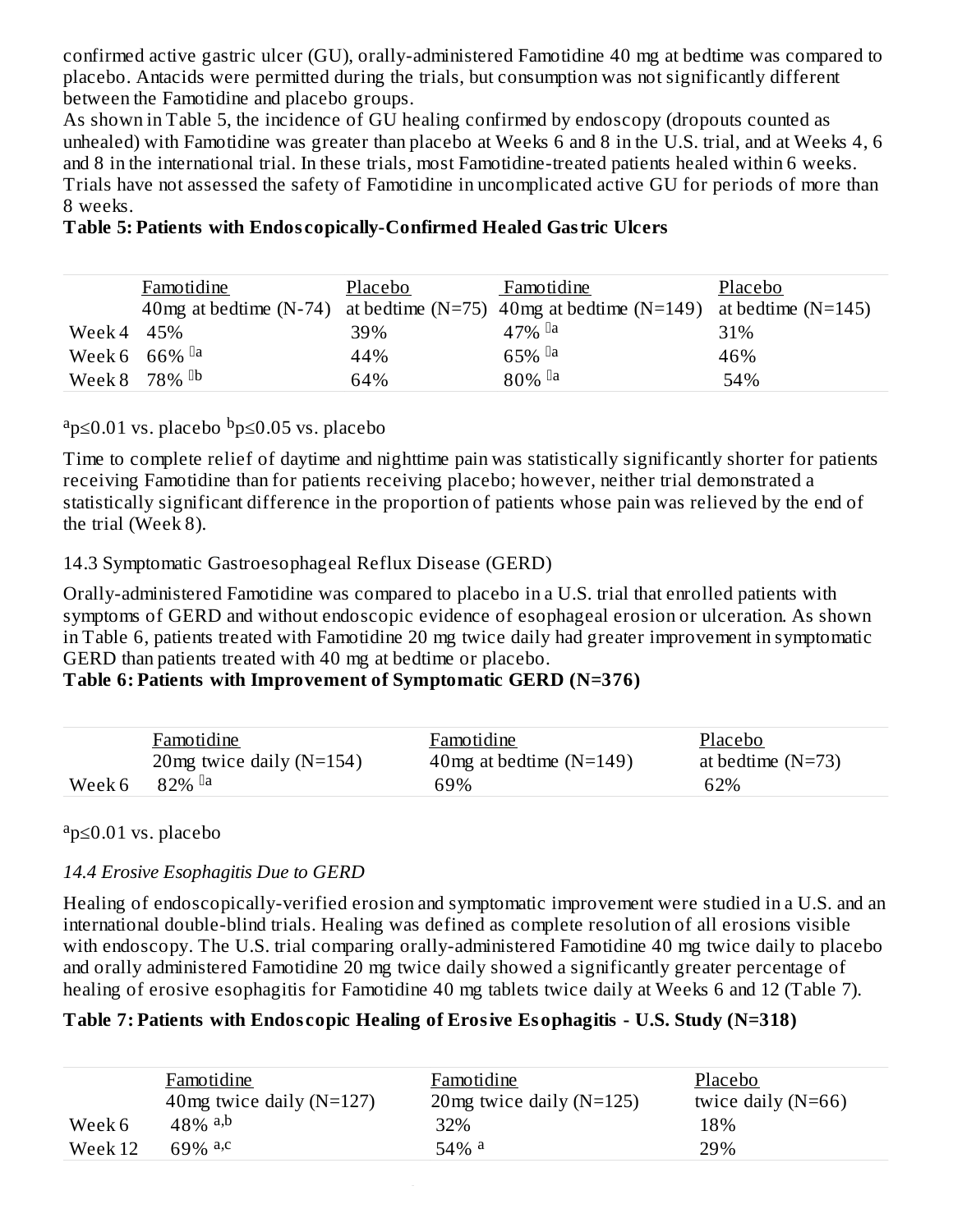$a$ <sub>p</sub> $0.01$  vs. placebo

 $\epsilon_{\text{p}}$ 0.05 vs. Famotidine tablets 20 mg twice daily

As compared to placebo, patients in the U.S. trial who received Famotidine tablets had faster relief of daytime and nighttime heartburn, and a greater percentage of Famotidine-treated patients experienced complete relief of nighttime heartburn. These differences were statistically significant. In the international trial, when orally-administered Famotidine 40 mg tablets twice daily was compared to orally-administered ranitidine 150 mg twice daily, a statistically significantly greater percentage of healing of erosive esophagitis was observed with Famotidine 40 mg tablets twice daily at Week 12 (Table 8). There was, however, no significant difference in symptom relief among treatment groups. **Table 8: Patients with Endos copic Healing of Erosive Esophagitis-International Study(N=440)**

|         | Famotidine       | Famotidine        | Ranitidine        |  |
|---------|------------------|-------------------|-------------------|--|
|         | 40mg twice daily | 20 mg twice daily | 150mg twice daily |  |
|         | $(N=175)$        | $(N=93)$          | $(N=172)$         |  |
| Week 6  | 48%              | 52%               | 42%               |  |
| Week 12 | $71\%$ la        | 68%               | 60%               |  |
|         |                  |                   |                   |  |

 $a$ <sub>p</sub> $\leq$ 0.05 vs ranitidine 150 mg twice daily

#### **14.5 Pathological Hypersecretory Conditions**

In trials of patients with pathological hypersecretory conditions such as Zollinger-Ellison Syndrome with or without multiple endocrine neoplasias, Famotidine significantly inhibited gastric acid secretion and controlled associated symptoms. Orally administered Famotidine dosages from 20 mg to 160 mg every 6 hours maintained basal acid secretion below 10 mEq/hour; initial dosages were titrated to the individual patient need and subsequent adjustments were necessary with time in some patients.

#### **14 .6 Risk Reductio n o f Duo dena l Ulcer Recurrence**

Two randomized, double-blind, multicenter trials in patients with endoscopically-confirmed healed DUs demonstrated that patients receiving treatment with orally-administered Famotidine 20 mg tablets at bedtime had lower rates of DU recurrence, as compared with placebo.

• In the U.S. trial, DU recurrence within 12 months was 2.4 times greater in patients treated with placebo than in the patients treated with Famotidine tablets. The Famotidine-treated 89 patients had a cumulative observed DU recurrence rate of 23%, compared to a 57% in the 89 patients receiving placebo (p<0.01).

• In the international trial, the cumulative observed DU recurrence within 12 months in the 307 Famotidine-treated patients was 36%, compared to 76% in the 325 patients who received placebo ( $p<0.01$ ).

Controlled trials have not extended beyond one year.

### **17 Patient Couns eling Information**

Central Nervous System (CNS) Adverse Reactions

Advise elderly patients and those with moderate and severe renal impairment of the risk of CNS adverse reactions, including confusion, delirium, hallucinations, disorientation, agitation, seizures, and lethargy [see Warnings and Precautions (5.1)]. Report symptoms immediately to a healthcare provider. QT Prolongation

Advise patients with moderate and severe renal impairment of the risk of QT interval prolongation [see Use in Specific Populations (8.6)]. Report new cardiac symptoms, such as palpitations, fainting and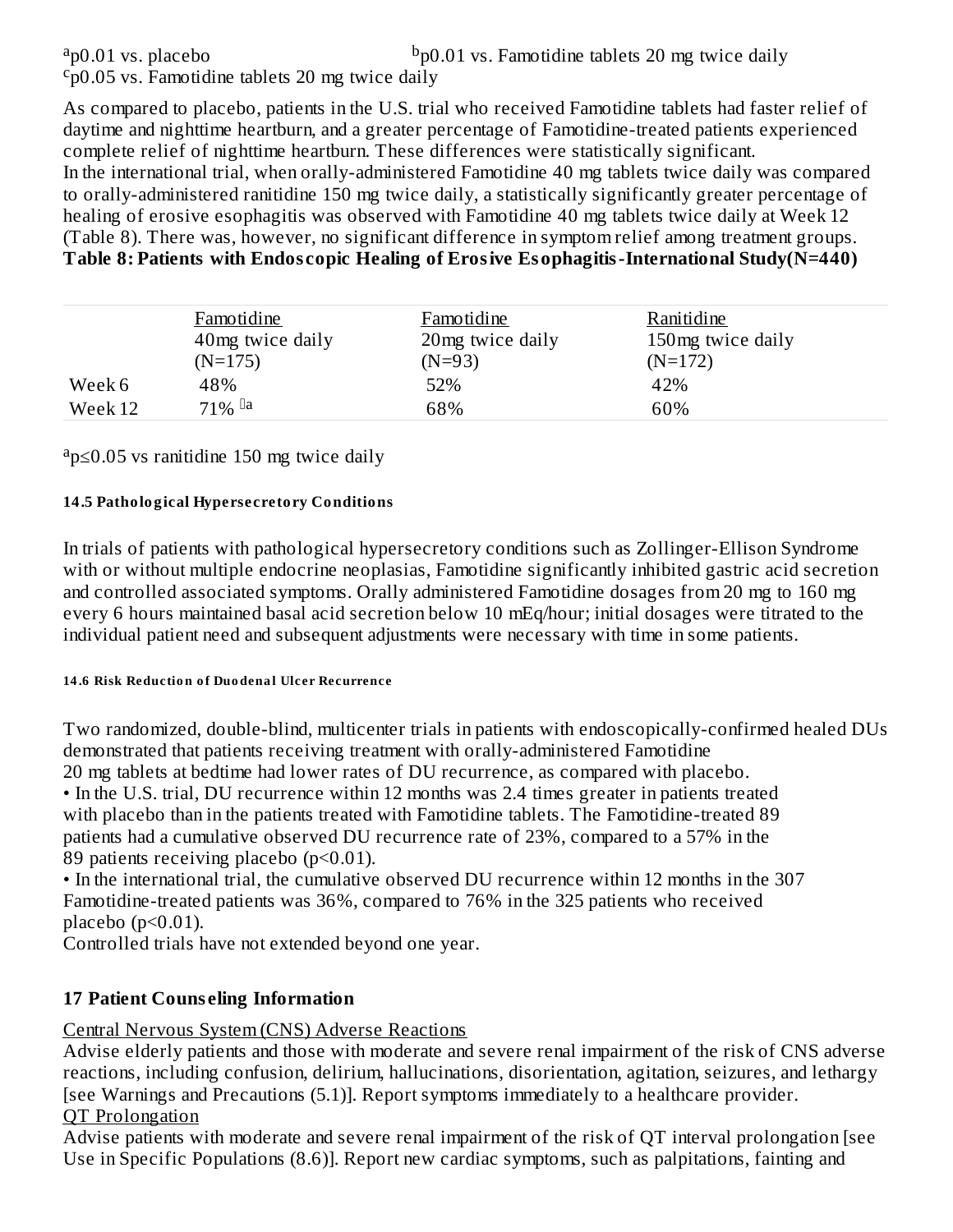dizziness or lightheadedness immediately to a healthcare provider.

**Administration** 

Advise patients:

• Take Famotidine tablets once daily before bedtime or twice daily in the morning and before bedtime, as recommended.

- Famotidine tablets may be taken with or without food.
- Famotidine tablets may be given with antacids.

### **16 How Supplied/Storage and Handling**

Product: 71335-1520

NDC: 71335-1520-1 30 TABLET in a BOTTLE

NDC: 71335-1520-2 60 TABLET in a BOTTLE

NDC: 71335-1520-3 20 TABLET in a BOTTLE

NDC: 71335-1520-4 90 TABLET in a BOTTLE

NDC: 71335-1520-5 100 TABLET in a BOTTLE

NDC: 71335-1520-6 10 TABLET in a BOTTLE

NDC: 71335-1520-7 120 TABLET in a BOTTLE

NDC: 71335-1520-8 50 TABLET in a BOTTLE

# **Famotidine 20mg Tablet**



| <b>FAMOTIDINE</b>                      |                         |                           |                               |
|----------------------------------------|-------------------------|---------------------------|-------------------------------|
| famotidine tablet                      |                         |                           |                               |
|                                        |                         |                           |                               |
| <b>Product Information</b>             |                         |                           |                               |
| <b>Product Type</b>                    | HUMAN PRESCRIPTION DRUG | <b>Item Code (Source)</b> | NDC:71335-1520(NDC:61442-121) |
| <b>Route of Administration</b>         | ORAL                    |                           |                               |
|                                        |                         |                           |                               |
|                                        |                         |                           |                               |
| <b>Active Ingredient/Active Moiety</b> |                         |                           |                               |